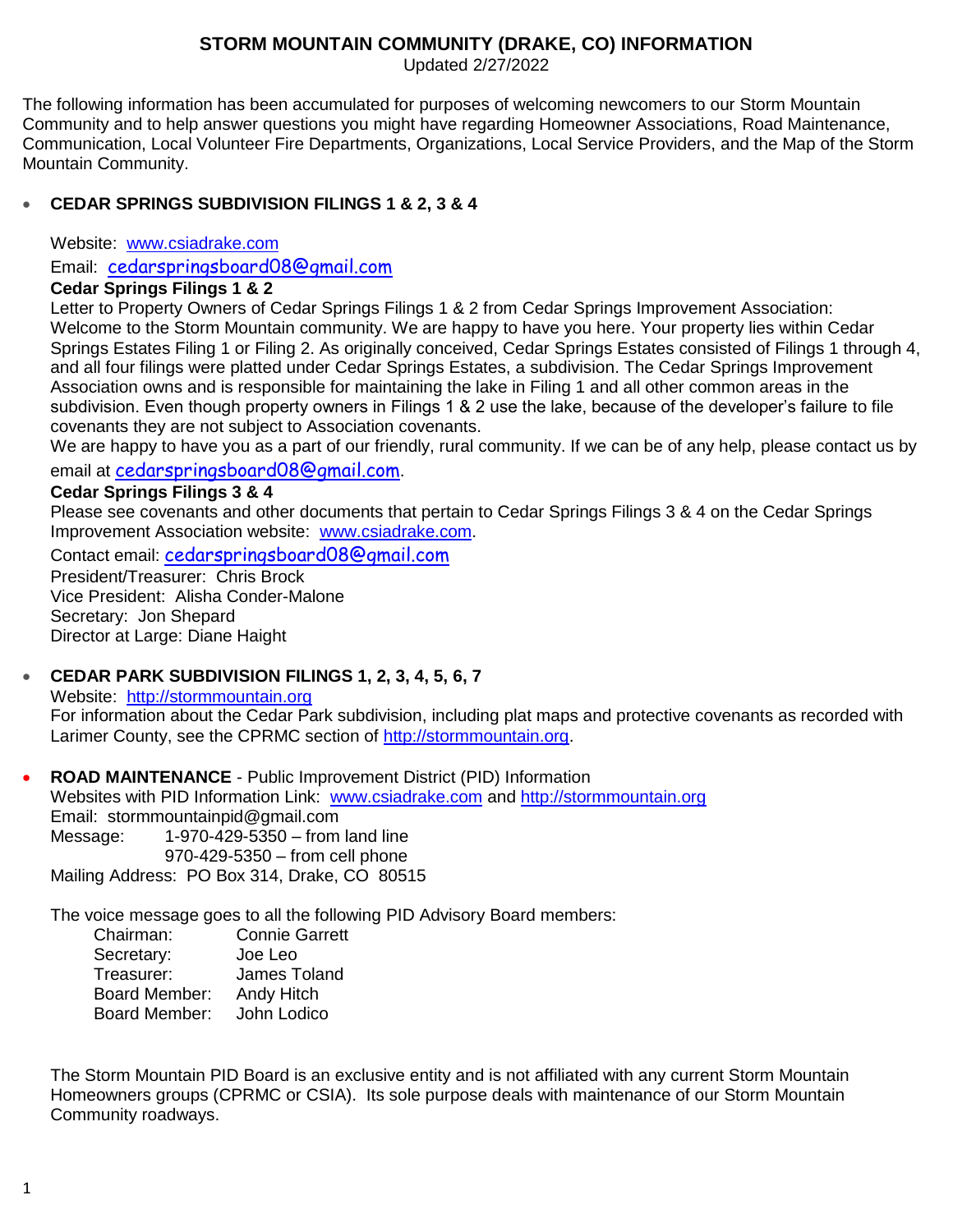The continuation, purpose, and responsibility of the Cedar Springs and Cedar Park Homeowners groups will be determined by those individual groups and have no bearing on the functionality, budget, and purpose of the Storm Mountain PID and/or Board.

All funding for the Storm Mountain PID is derived through the tax assessment and collection process of Larimer County; acting as the agent of the Storm Mountain PID Board, and all funds collected or contained by other homeowner groups or associations within the Storm Mountain Community have no bearing on the PID business.

### **COMMUNICATION on the Mountain:**

**[http://stormmountain.org](http://stormmountain.org/)** is a website maintained by John Green as a service to the community. It contains information of general interest to our community, a forum discussion area, and also acts as a portal (has links) to other community-related websites.

#### **The Storm Mountain Email Discussion List – [stormmountain@groups.io](mailto:stormmountain@groups.io)**

Open to all residents and property owners in Cedar Park, Cedar Springs and the surrounding Storm Mountain area, this email group provides a way to communicate with other members of our community. When a group member sends an email to stormmountain@groups.io, (from an email address that is a member of the group), every member of the group gets a copy of the email. The group is often used to inform and make requests of others in the community, for example, about missing pets, road conditions, items for sale, community meetings and other topics of interest to members of our community. Learn about the group at the group website: [https://stormmountain.groups.io/g/main.](https://stormmountain.groups.io/g/main) After you apply for group membership, be sure to indicate your

connection to the community by replying to the **"Response required to act on your request for membership in stormmountain@groups.io group"** email.

Feel free to call John if you have any questions about the group or joining. John Green 970-667-7888; [john@joyfulhaven.com](mailto:john@joyfulhaven.com)

## **FIRE DEPARTMENTS: FOR ALL EMERGENCIES DIAL 911**

Loveland Fire Rescue Authority – [https://lfra.org](https://lfra.org/) Mailing address for all correspondence: 410 East 5th Street Loveland, CO 80537 Main Phone Line: (970) 962-2471 Loveland Rural Fire Protection District <https://lfra.org/about-us/loveland-rural-fire-protection-district/>

Community LFRA Contact: Micaiah White[, Micaiah.White@lfra.org,](mailto:Micaiah.White@lfra.org) 970.342.1168

Fire Station 8 1461 Big Thompson Canyon Road PO Box 390 Drake, CO 80515 970-203-0348 *Volunteer firefighter response.*

Fire Station 9 100 Palisade Mountain Drive PO Box 390 Drake, CO 80515 970-667-3526 *Volunteer firefighter response.*

Opened in March, 2016, Fire Station 9 proudly serves the Cedar Park and Cedar Springs Estates subdivisions and the surrounding private and public lands. Station 9 and Station 8 at 1461 West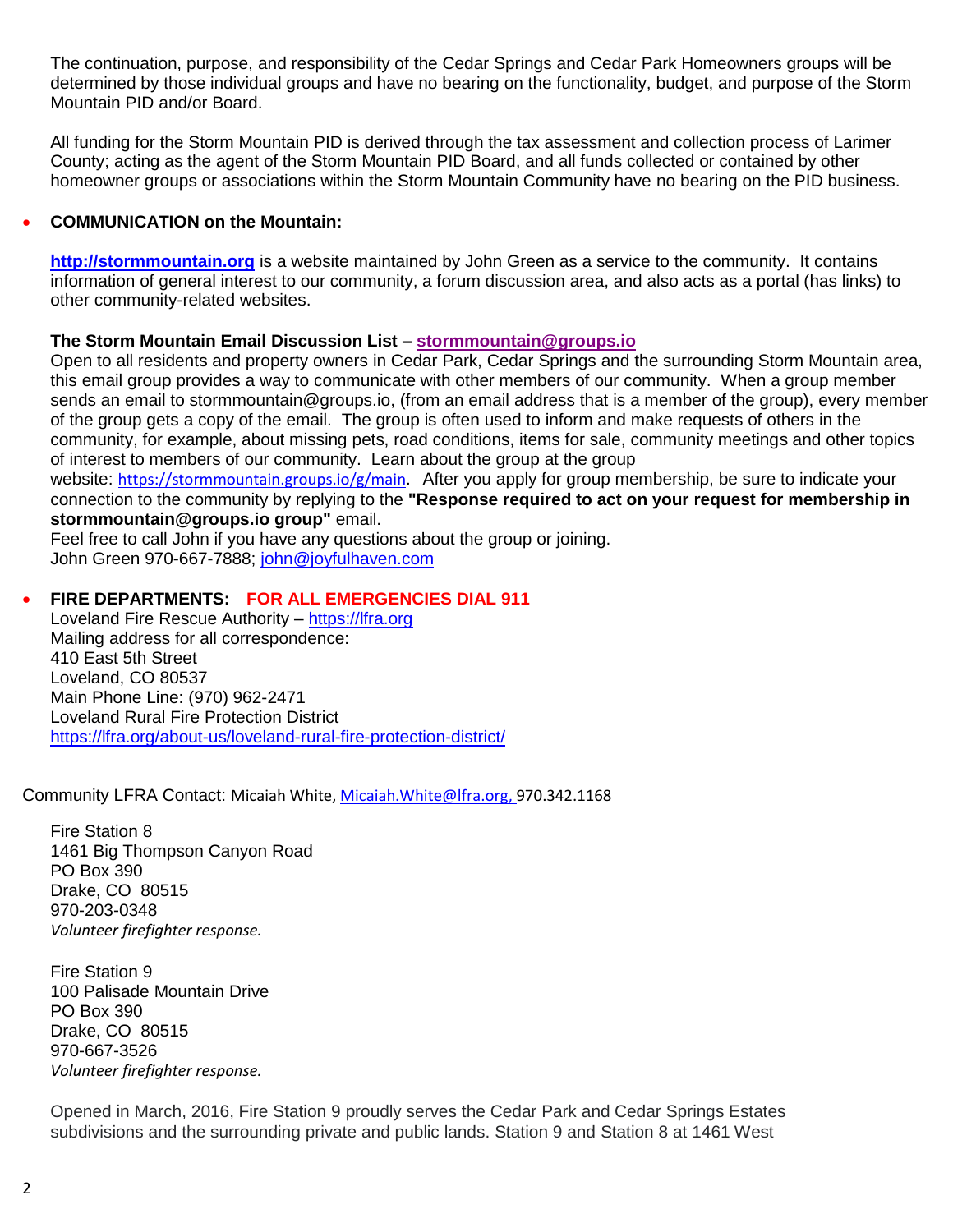Highway 34 are unmanned stations. Staffing consists of highly-trained volunteers of the LFRA Canyon Battalion.

Donations are welcomed to support the procurement of specialized equipment, signage, and the like. Donations can be sent to the LFRA Loveland address above.

While the engraved paving brick program via Polar Engraving is no longer active, the bricks can still be ordered. Checks need to be sent to LFRA directly. [http://www.polarengraving.com/BTCVFD.](http://www.polarengraving.com/BTCVFD)

More information about the Canyon Battalion is located at [https://lfra.org/our-services/fire-suppression](https://lfra.org/our-services/fire-suppression-operations/canyon-battalion/)[operations/canyon-battalion/](https://lfra.org/our-services/fire-suppression-operations/canyon-battalion/)

For information about volunteering [https://lfra.org/about-us/careers/.](https://lfra.org/about-us/careers/)

- **LARIMER COUNTY ANIMAL CONTROL:** for dogs running loose call Larimer County Animal Control: 970-226- 3647; or go to the website: [http://www.larimerhumane.org/animal-control/larimer-county-service/776-larimer-county](http://www.larimerhumane.org/animal-control/larimer-county-service/776-larimer-county-animal-control-service)[animal-control-service.](http://www.larimerhumane.org/animal-control/larimer-county-service/776-larimer-county-animal-control-service) Tell them where the dogs are if they are not under the control of the owner. More information can be obtained at: <https://www.larimer.org/sites/default/files/uploads/2017/animal.pdf>
- **LARIMER COUNTY SHERIFF'S OFFICE:** [https://www.larimer.org/sheriff.](https://www.larimer.org/sheriff) **Note:** If you have an **emergency**, **please call 911**. If you need to report a crime or ask a police related question, please call the *Larimer County Sheriff's Office at 970-416-1985*.

## **LARIMER EMERGENCY TELEPHONE AUTHORITY:**

<https://nocoalert.org/>- View or sign up for Larimer County Emergency Notifications (including evacuation notices) via landlines, mobile phones, email addresses, and even fax. <https://leta911.org/> - Information about LETA, and an alternate place to sign up for Larimer County Emergency Alerts.

- **FIRE INCIDENT INFORMATION:** <https://inciweb.nwcg.gov/> Information about active fires across the country.
	- |

## **STORM MOUNTAIN ORGANIZATIONS**:

Activities: Annual 4<sup>th</sup> of July parade and picnic – contact Chris Brock at chwold240@q.com.

#### **Community Windshield Stickers**

This is a community service that started after the Bobcat fire. The stickers assist emergency services personnel, as well as your mountain neighbors, to identify vehicles that belong on the Mountain. Windshield stickers are available to Storm Mountain residents and property owners only.

**CPCS – the original Red on White format**, easily noticed and recognized by area residents. An alternate "StmMtn" sticker is also available. Windshield stickers cost \$1 each, plus either a self-addressed stamped envelope or an additional \$1 for mailing. Be sure to specify whether you want stickers to apply to the inside or the outside of the windshield. Contact Mary Hill at mhill0736@gmail.com or Box 246, Drake, CO 80515.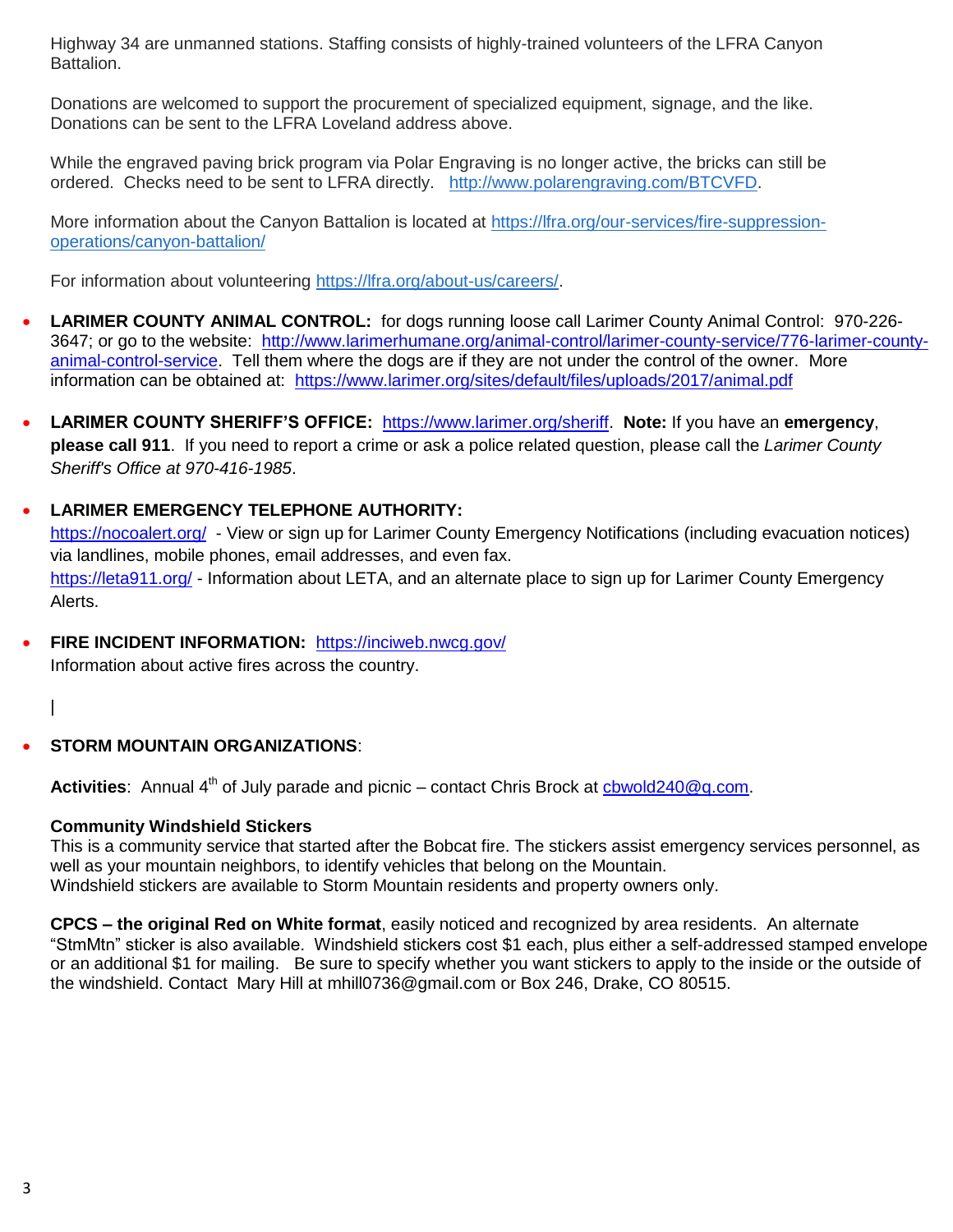

**An alternate Storm Mountain window sticker, pictured below, is available.** They are \$3 each and there are two types, one to be applied to the interior of a window, and another to be applied to the exterior. The interior stickers are sticky on the front to be placed inside the windshield or other window. The exterior stickers are designed to be placed on the outside of the window or bumper. The exterior stickers are transfer stickers and have a blue backing that needs to be removed, then the sticker placed upon a cleaned portion of the vehicle and rubbed on using a credit card or hard flat surface, then finally pulling the plastic piece off. The sticker is then transferred to the vehicle's surface.

To obtain stickers, please contact Diane Haight with the quantity and type desired. You can email at <dhaight77@hotmail.com> to arrange pick-up.



**Stitch 'n Bitch** – for women that enjoy crafting and chatting with other women on the Mountain. SnB meets the second Wednesday of the month. Contact: Joanne Knight; [jmknight84@yahoo.com](mailto:jmknight84@yahoo.com)

### **LOCAL SERVICE PROVIDERS:**

#### **Architect:**

Staycee Kersley, AIA Architect, LEED AP – Formation, LLC; [www.format.i0/n;](http://www.format.i0/n) 970-235-1550

**Artist** - paintings, prints - Linda Renaud. For commissioned works contact the artist. email: [showandtellartist@gmail.com](mailto:showandtellartist@gmail.com) Phone: 970/663-9996. Website (for a sneak peek): [www.lindarenaudart.com](https://www.lindarenaudart.com/)

#### **ATV:**

High Elevations Powersports Specializing in ATV, UTV, Snowmobile, RV and Toy Hauler service 970-966-7896 - Stephen White – owner - Loveland (From Mary Pancheri)

**Automotive**: Zach Liss – 970-744-4000

### **Cabin / House Watching Service:**

Storm Mountain Cabin Watch – Mary Hill – mhill0736@gmail.com or 970-227-8256 Toby Biehle - Cabin Checks and handyman work- Contact: cell-970-988-6164 or 970-577-6675 email: [toby.biehle@yahoo.com](mailto:toby.biehle@yahoo.com)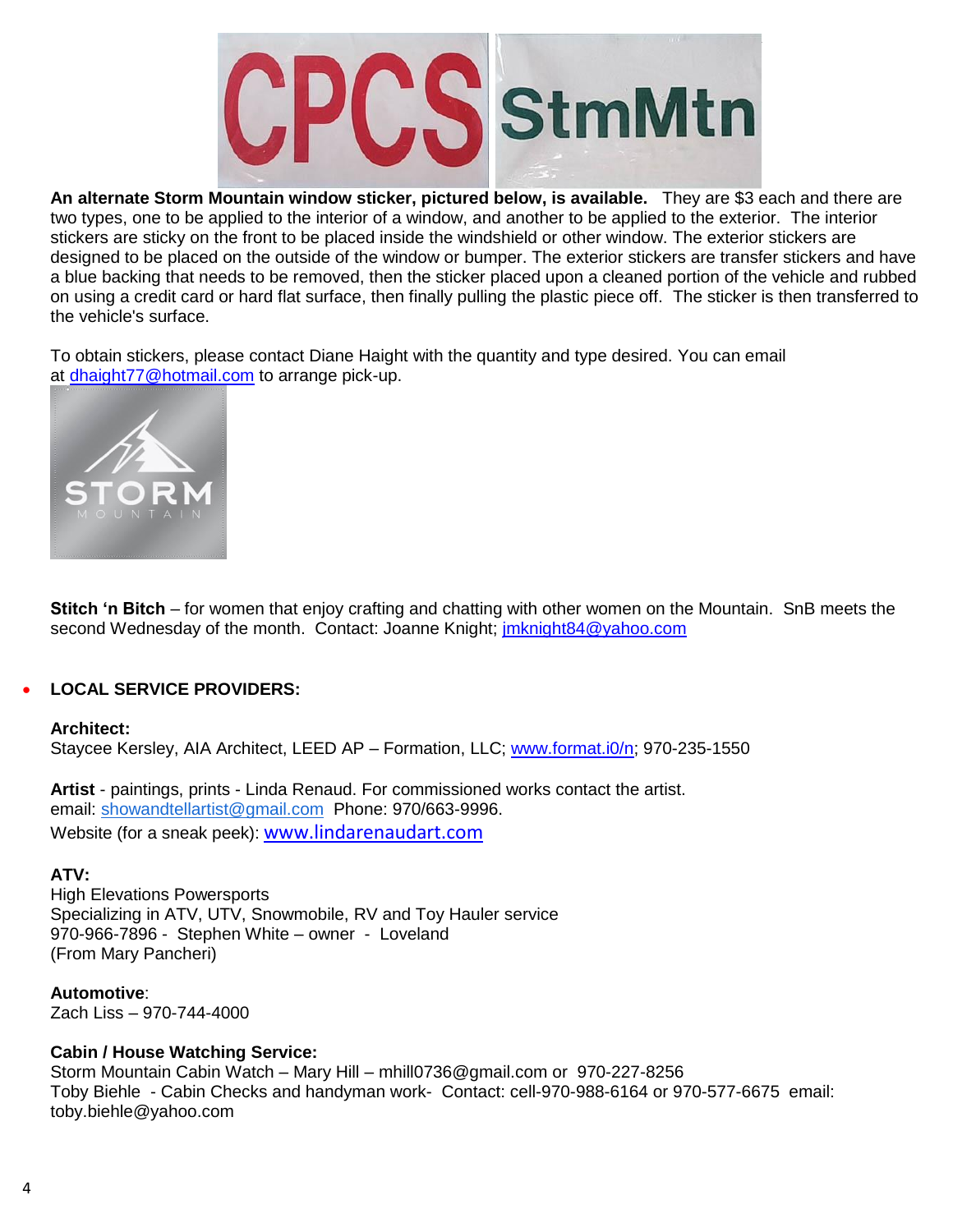## **Care Giving Services:**

Marian Adkins – 970-619-9002, Storm Mountain Resident Senior and Transitional Care to Make Living at Home Easier

### **Carpentry / Flooring / Staining**:

Hardwood Floors, Mike Waller, 593-0479, cell (303) 944-4924, Email: [wallerhardwood@msn.com](mailto:wallerhardwood@msn.com) Hardwood Floors and house/cabin staining - Ed Haimes – 970-278-0662

#### **Carpet Installation**

Tom Mckinley - 970-461-1281 He's on the mountain

#### **Cleaning**:

Just My Thing Cleaning Services - Ellen O'Connell – 970-622-0644 (h) or 970-481-9393 (c) Mountain Peak Solutions, LLC - Dawna White, Cleaning & Misc. Projects. Call/Text 970.342.0599 [mountainpeaksolutionsllc@gmail.com](mailto:mountainpeaksolutionsllc@gmail.com)

#### **Chimney Sweep**:

Tallman Chimney Sweeping Services, Brad Tallman 970-663-3346, 970-215-2471

### **Construction: General Contractors / Remodels / Additions**:

Fine Home Building, Ed Haimes, licensed general contractor - 970-278-0662 Keystone Construction, Andy Katrinak, 970-231-0684 Palisade Construction, general contractor, Perry Loeffler, 970-622-0644 Knot Log Homes, Clint Young, 970-231-9032; [www.knotloghomes.com](http://www.knotloghomes.com/) Schranz Construction, Building Since 1979, Gary Schranz, 970-396-4200, [schranzconstruction@yahoo.com](mailto:schranzconstruction@yahoo.com)

### **Custom Log Railing:**

Peakview Meadows Log Railing - Mary Hill: mhill0736@gmail.com ; 970-227-8256

### **Electrical**:

Ed Haimes – 970-278-0662 Bryan Sutton Electric – bsutton@earthlink.net Rollins Electric - Charles Rollins - 310-963-8136 - c.rollins@mac.com - honest, quality work, over 20 years of experience from residential to high end commercial

### **Excavation**:

Elkhorn Logistics LLC, Jason Wilson owner, grading, post holes, rough cut mowing, driveway repair, etc. [ehldirt2021@gmail.com,](mailto:ehldirt2021@gmail.com) 970-556-0922 (Phone or Text) Dave Legits, 461-9725, Backhoe Services, Email: [dlegits@gmail.com](mailto:dlegits@gmail.com) Blake Shepherd - backhoe and dozer excavation; 720-837-6608 – **for upper filings only** Clint Young, Knot Log Homes **–** media blasting and excavation **-** 970-231-9032; [www.knotloghomes.com](http://www.knotloghomes.com/)

### **Farrier – trims, shoes and corrective work**

Ivan Smith, 970-480-5298 Meghan McGann, 396 Snow Top Dr, Drake Colorado 80515, Cell: (707) 999-1544, Home: (970) 480-0192

### **Fire Wood Sales**

BNH Property Services – Brian or Nick Hawf – 970-744-7155; email: [bnhpropertyservices250@gmail.com](mailto:bnhpropertyservices250@gmail.com) Richard (Robert Gold) at 970-324-4503

## **Fire Place and Wood Stove Services**

Abundant Flame Keith Ave (970)-966-0217 [keith@abundant-flame.com](mailto:keith@abundant-flame.com) MCC Chimney - (970) 586-2609 - <http://www.mccchimney.com/> Northco Fire – (970) 412-4516 - <https://www.northcofire.com/> Tallman Chimney Sweeping Services, Brad Tallman 970-663-3346, 970-215-2471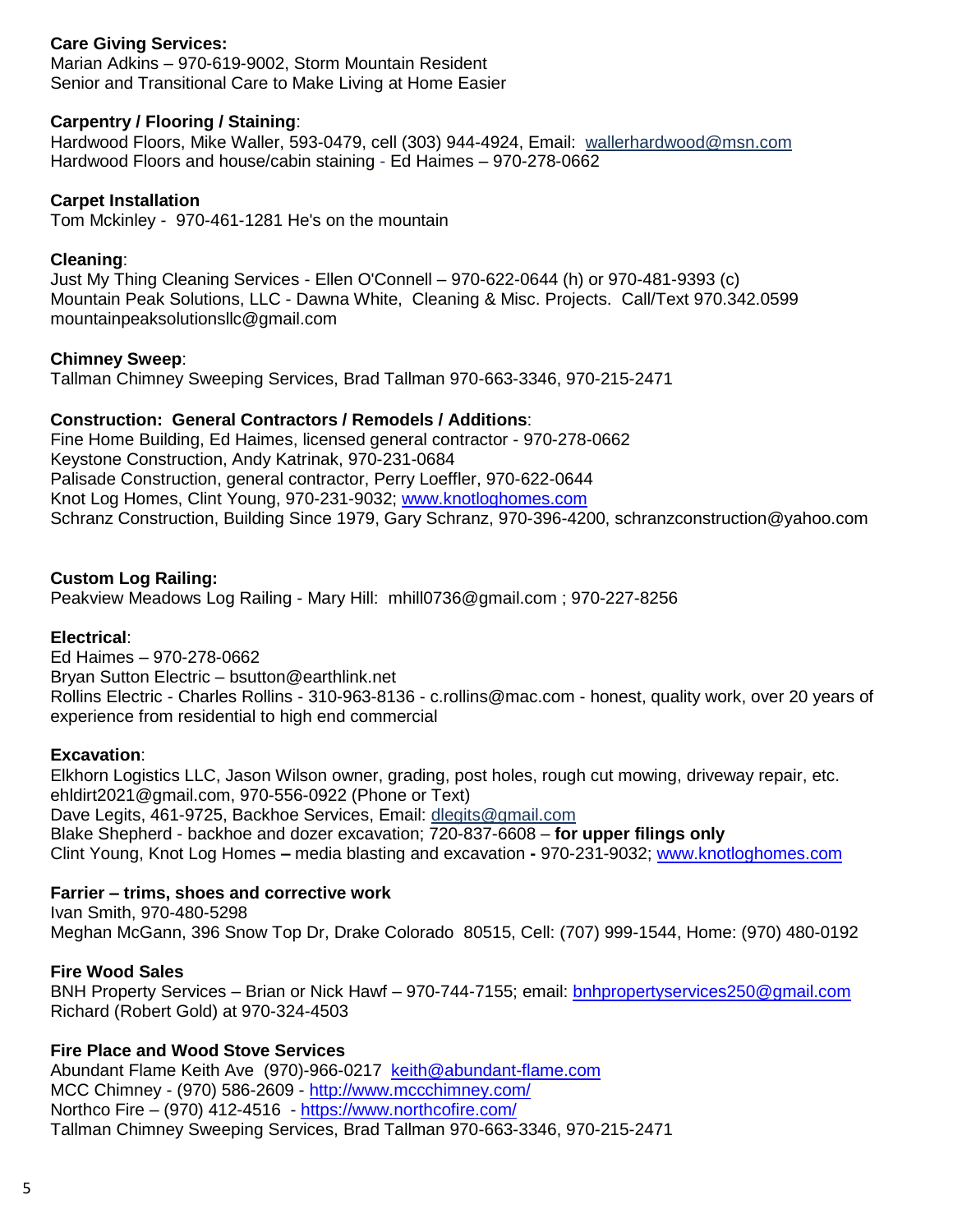Western Fireplace Supply - 970 498-9679, 1408 Riverside Avenue, Fort Collins, CO.

## **Gas Log Installation / Service:**

Quality Energy Installations Keith Ave - Service Technician III 970-691-4970 [keithave@live.com](mailto:keithave@live.com) Prompt, neat, clean, professional gas log installation/repair, 28 yr of experience

**Geneaology Services** - Full genealogy services including family tree development, DNA testing consultation, family member search (adoptive parents/children), and training. Marc Sagrillo, [msagrillo@blue-elk.com,](mailto:msagrillo@blue-elk.com) 303-570-4012

#### **Generator Sales and service**

Alpine power solutions – 970-461-2839 [alpinepower16@gmail.com](mailto:alpinepower16@gmail.com) Loveland

### **Grader**:

Roadrunner Grading LLC: Jeremy Johnson – 970-481-4428; [www.roadrunnergrading.com](http://www.roadrunnergrading.com/) White Trucking: Shannon White – 970-226-4714 and 227-3329

#### **Gravel / Recycled Asphalt / Dirt:**

Arthur Trucking – 970-669-7060; 970-663-3521 (fax)

### **Handyman / Fix / Repair Services / Property Services**

Toby Biehle - Cabin Checks and handyman work- Contact: cell-970-988-6164 or 970-577-6675 email: toby.biehle@yahoo.com Dana Hughes – 970-988-9412 or 970-667-0681 BNH Property Services – Brian or Nick Hawf – 970-744-7155; email: [bnhpropertyservices250@gmail.com](mailto:bnhpropertyservices250@gmail.com) Bruce Czech; 970-430-1819; [czechbruce@yahoo.com](mailto:czechbruce@yahoo.com) Schranz Construction, Building Since 1979, Gary Schranz, 970-396-4200, [schranzconstruction@yahoo.com](mailto:schranzconstruction@yahoo.com)

### **Heavy Equipment Field Mechanic:**

Chad Wagner - Action R&R LLC, - 970-203-4782

## **Home Based School House/Online Tutor/Babysitting (by appointment)**

Diana Aldridge; [www.sunny-guide-llc.com](http://www.sunny-guide-llc.com/)

# **Home Theater / TV and Sound System Installation / Network and Phone Cabling**

Micaiah White – 970-342-1168

### **House Painting**

Above the Rest Painting & Trim, LLC – Herbert Holland, Owner – 970-324-3427 (O); 970-290-7983 (Cell); [hholland42@gmail.com](mailto:hholland42@gmail.com) Jay and Victoria Ammon, [Peak.painting17@yahoo.com,](mailto:Peak.painting17@yahoo.com) 720-787-2731 Ryan Lafferty – interior and exterior painting, 970-232-6139 – Loveland

### **House Painting and Staining**

Swell by Design – Max Myers, 303-818-1190; [maxswell11@gmail.com](mailto:maxswell11@gmail.com)

## **HVAC SERVICES**

### **1st Action Plumbing Heating & Air Inc. (Furnace Repair)**

(970) 775-7321 1stactionpha@gmail.com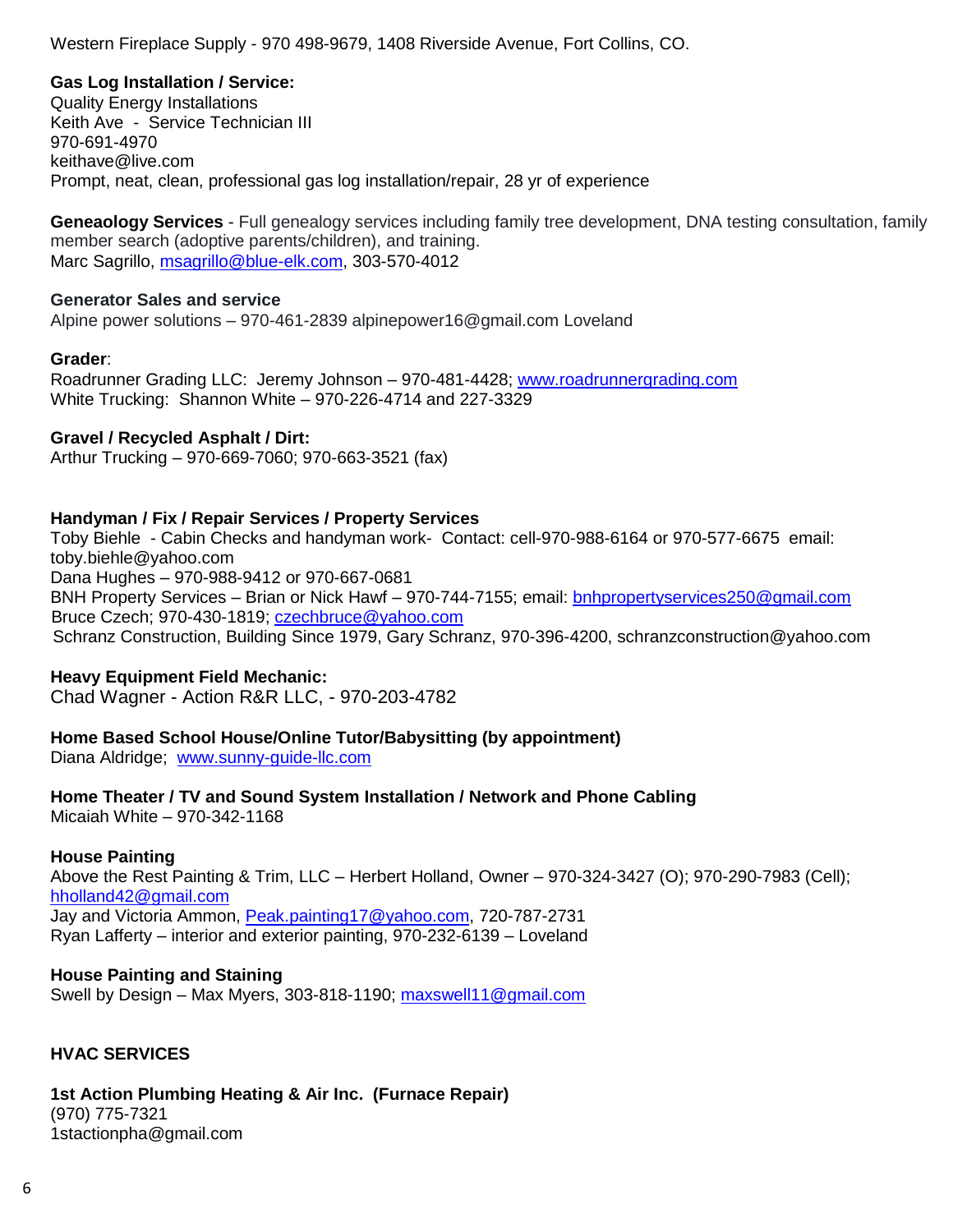[https://1stactionpha.com](https://1stactionpha.com/) 2424 N Lincoln Ave Loveland, CO 80538 From John Green: Branden from 1st Action diagnosed the real issues with our furnace (no parts required), where another company 'guessed' an expensive part – or the whole furnace – needed to be replaced.

2 Brothers Heating & Cooling Services – 970-980-4339; brothershcs@hotmail.com Trent from Two Brothers lives on the mountain. 970-988-1142

Rollins Electric - Charles Rollins - 310-963-8136 - c.rollins@mac.com - honest, quality work, over 20 years of experience from residential to high end commercial

#### **Landscape Design / installation**

SolMauna Creation + Design - Arik Solberg (Mountain resident) www.solmauna.com contact: https://solmauna.com/contact/

#### **Local Honey and Hive Products:**

Carolina Nyarady - Meadows Farm Honey – 970-663-7305

#### **Notary Public Service:**

Jennifer Toland – Email: [Jen.Toland@gmail.com;](mailto:Jen.Toland@gmail.com) evenings and weekends. Fee negotiable. Requirements: signing parties must be present and have a state issued photo ID. Kerri Caro – Email: [klcaro87@aol.com;](mailto:klcaro87@aol.com) Phone: 970-480-0825 (land) and 303-903-3971 (cell). \$5 fee.

#### **Pet Grooming**

All Pets Mobile Grooming, LLC – Laurie Mesko 970-663-9101; [http://allpetsmobilegroomingllc.com;](http://allpetsmobilegroomingllc.com/) [allpetsmobilegrooming@gmail.com](mailto:allpetsmobilegrooming@gmail.com)

#### **Pet Sitting**

Mountain Peak Solutions, LLC - Dawna White, Call/Text 970.342.0599 [mountainpeaksolutionsllc@gmail.com](mailto:mountainpeaksolutionsllc@gmail.com)

### **Photography and Related**:

Photographer, Bruce Asbury, 970-217-1824 Knight Photography – Events, Sports & Fine Art Photographer – Michael L. Knight; cell: 970-541-8887 Website:[www.knightfoto.com;](http://www.knightfoto.com/) Email: [images@knightfoto.com;](mailto:images@knightfoto.com)

### **Plumbing**:

Bill Harvey, 663-6421 Ed Haimes – 970-278-0662

### **Keystone Home Service**

Peter Ignatov Keystonephs@gmail.com www.KeystoneHomeService.com (970) 694.6465 Most Popular Services: Water Heaters, standard and tankless, Water Softeners, Sinks, Faucets & Toilets, Garbage **Disposals** Peter has done work for Dean Solvason and Mary Hill

#### **Propane Companies:**

AmeriGas Propane (970) 484-8140 1036 Smithfield Dr, Fort Collins Ferrellgas (970) 586-4348 1755 State Highway 66, Estes Park Peak To Peak Propane 877-888-4788 11867 N 75th St, Longmont Polar Gas Front Range LLC (970) 586-4389 444 Elm Rd, Estes Park Schrader Propane (970) 484-1225; 3531 S Shields St. Fort Collins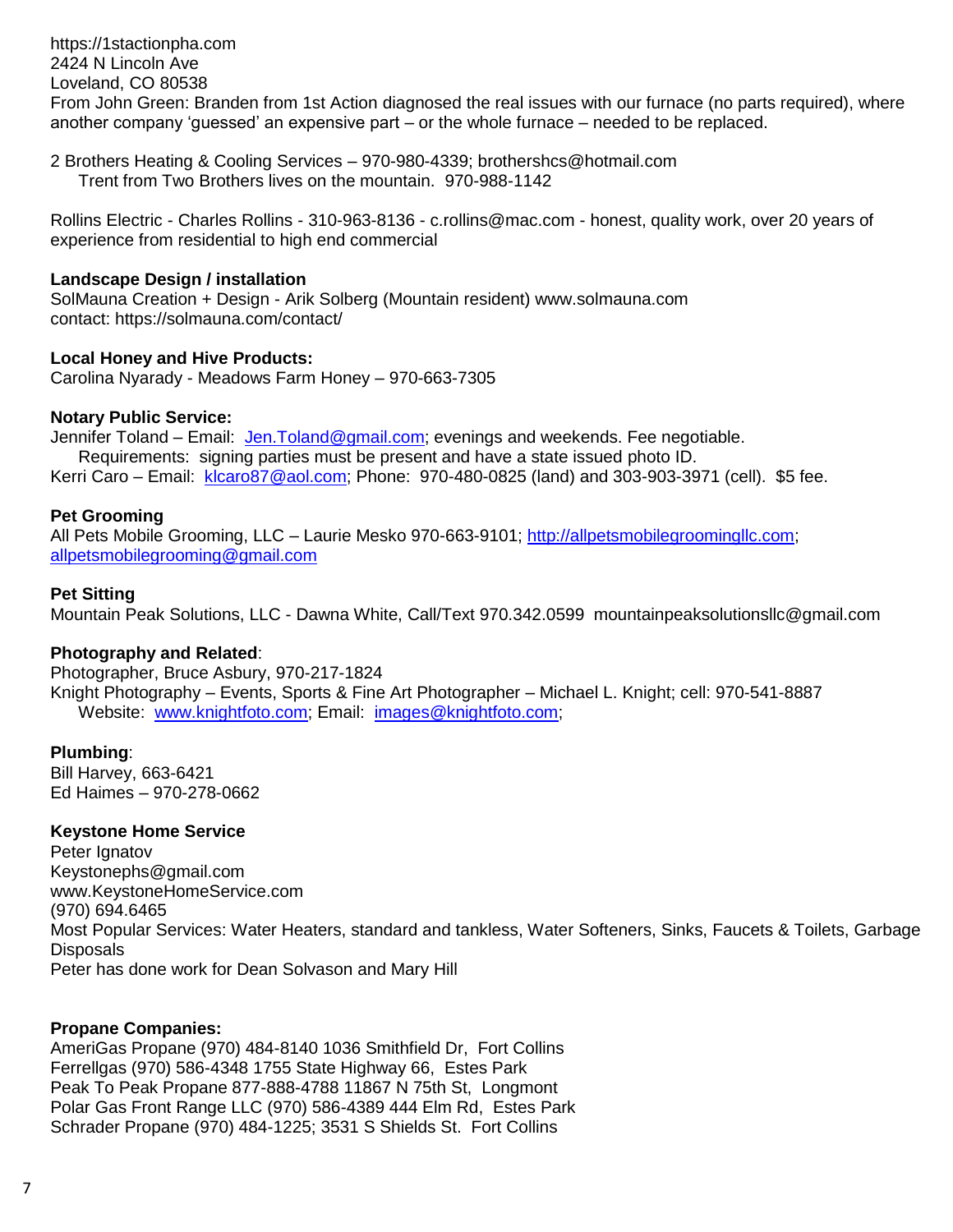## **Psychotherapy / Wellness Coach**

Wesley Bowman – 970-238-0268; [http://integrativebalancepsychotherapy.com](http://integrativebalancepsychotherapy.com/)

#### **Publishing:**

Want to self-publishing a book? Liz Mrofka, [whatifpublishing.com,](http://whatifpublishing.com/) [liz@whatifpublishing.com,](mailto:liz@whatifpublishing.com) 970-667-0292

#### **Real Estate Appraiser:**

Bill Lundquist, Principal, Real Estate Appraisers of Northern Colorado, Certified General Appraiser, Colorado-Wyoming-Nebraska; Phone: 970-624-6876, Cell: 970-372-7061, Email: WELundquist@gmail.com

#### **Rattlesnake Removal**

Robert Chapin - If you need a rattlesnake removed locally, I can help. I like the little guys, and they taste good. If you have a rattlesnake issue or concern, please contact me and I will come and take them from your property. Just remember a dead rattler with its head still attached is as dangerous as a live one. If you kill it, remove the head and bury it. If you see one dead DONT mess with it. They can strike for days after dying, just from reflex. I know from experience. I grew up chasing snakes and reptiles and selling them to pet shops. If you need some help, let me know. One thing I won't do is go under a cabin to get them... Anywhere else is ok. Text is best at: 970-820-0664.

#### **Roofing: Installation and Repair**

Artisan Roof Repairs and Maintenance, LLC, 6095 Washakie Ct., Timnath, CO 80547 970-223-9500 [Service@ArtisanRoofRepair.com](mailto:Service@ArtisanRoofRepair.com) [www.ArtisanRoofRepair.com](http://www.artisanroofrepair.com/) Gold Roofing in Loveland. Stellar service and work. Ask for Lane Barb

Colorado Roof Toppers [https://www.coloradorooftoppers.com](https://www.coloradorooftoppers.com/) 720-378-1901 (From Micaiah) They replaced our roof. The owners live in Estes. They only run one crew, all of whom have been with them for over 10 years. The quality of work, communication and pricing all met or exceeded my expectations.

**Sawmill:** Mountain Home Products, CR43 just west of Storm Mountain Rd., Drake, CO – supplies lumber, siding, tongue and groove boards, trim, chair molding, specialty items – Brad Tallman: 970-663-3346

### **Septic Service – Holding Tank Pump Out:**

B & J Septic - 970-213-5114,<https://bandjseptic.com/> Johnston Sanitation – Evan – Loveland – 970-667-5405;

### **Signs, Logo Design, Vehicle Graphics:**

Matt Charboneau; [www.charboneausigns.com](http://www.charboneausigns.com/) since 1985 Call: Cell 970-481-4151 or call the house phone: 970-663-9885

### **Snow Plowing:**

Pete Rowan – [peterrowan95@ymail.com](mailto:peterrowan95@ymail.com) Bill Harvey – 970-663-6421 Dana Hughes – 970-988-9412 or 970-667-0681 BNH Property Services – Brian or Nick Hawf - 970-744-7155; [bnhpropertyservices250@gmail.com](mailto:bnhpropertyservices250@gmail.com) Clint Young - Contact: 970-231-9032; 970-481-7751; [knotlog@gmail.com](mailto:knotlog@gmail.com) Toby Biehle - He has a huge snowblower and can do small drives, walks and more. He does not have a plow for his truck yet. Contact: cell-970-988-6164 or 970-577-6675 email: toby.biehle@yahoo.com

### **Spray Insulation**

Spray Logic LLC Spray-logic.com [Spraylogicco@gmail.com](mailto:Spraylogicco@gmail.com) 970-443-7523

### **Tiling**

Nate Johnson, Custom Tile Setter, 970-290-3313; nathanstileandstone@yahoo.com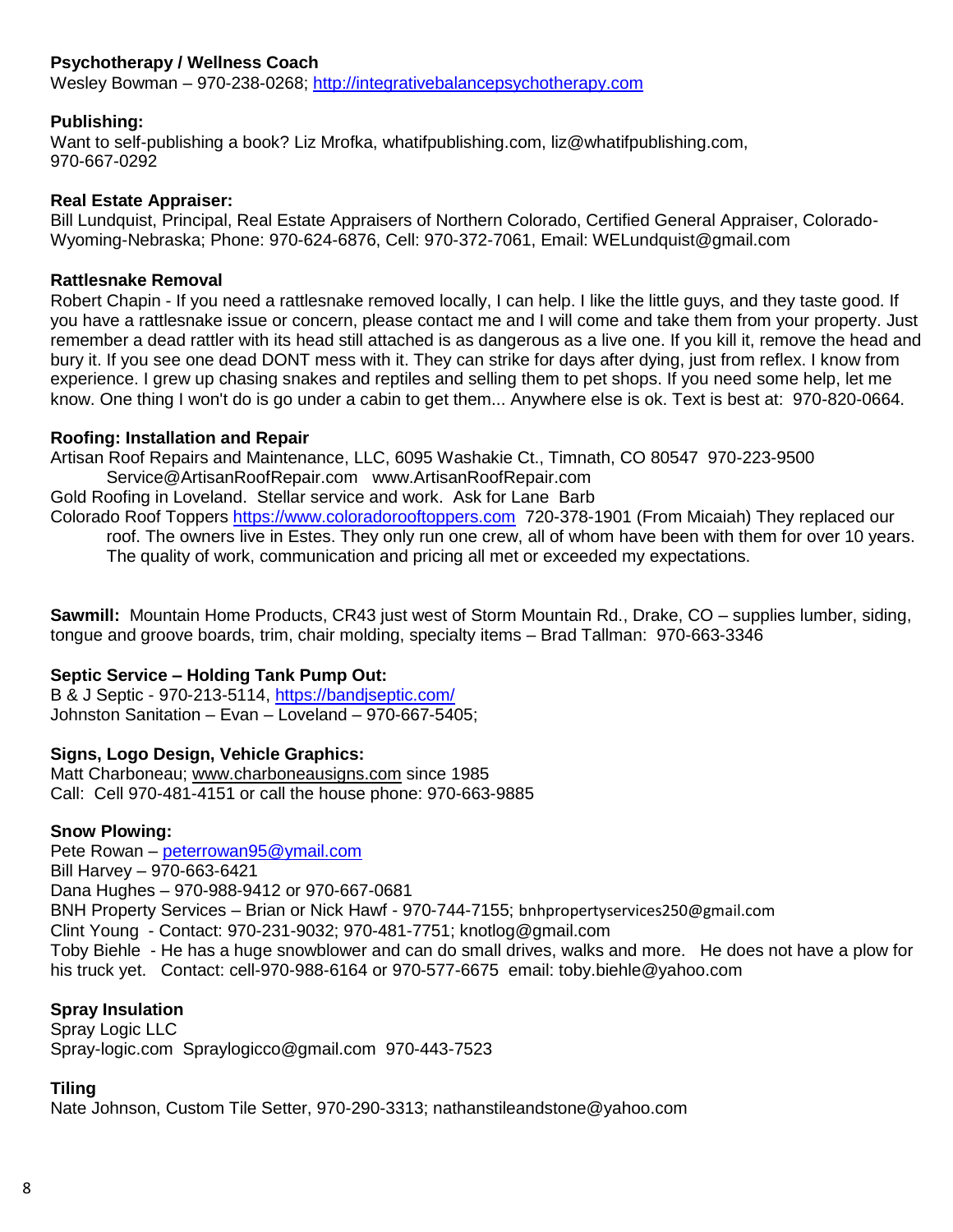## **Towing and Recovery Service – Todd's Towing and Recovery Inc.**

Alyssa and Ben Todd; 68 Lakeview Drive, Drake, CO; [toddstowing.ep@gmail.com;](mailto:toddstowing.ep@gmail.com) [alyssa.bartush@gmail.com;](mailto:alyssa.bartush@gmail.com) 970-591-3414; [www.toddstowingandrecovery.com](http://www.toddstowingandrecovery.com/)

## **Trash Service:**

Bridget Meskel – 970-217-5268 – leave message

**Tree Cutting and Chipper Services**:

Mountain Home Wood Products, Ray or Brad Tallman, 970-663-3346

## **Tutoring**:

Georgia Wilson, 962-9740, all subjects and grades

## **Well Service:**

John's Well Service – 303-444-7237 Wayne's Pump Service, Laporte, CO; 970-484-8588; Demetri & Traci Mellos

### **Water Delivery:**

Mountain View Water Service, Loveland, CO; 970-663-1341; Steve & Kalen Larsen

### **Welding Service:**

Delaney Welding LLC - Sam Delaney, 970-663-4366 (h); 619-508-0095 (c); [sdelaney87@hotmail.com.](mailto:sdelaney87@hotmail.com)

### **Window Cleaning**:

A Valley View Window Cleaning LLC – Dan Sharp; 970-420-8038; [dansharp425@gmail.com](mailto:dansharp425@gmail.com)